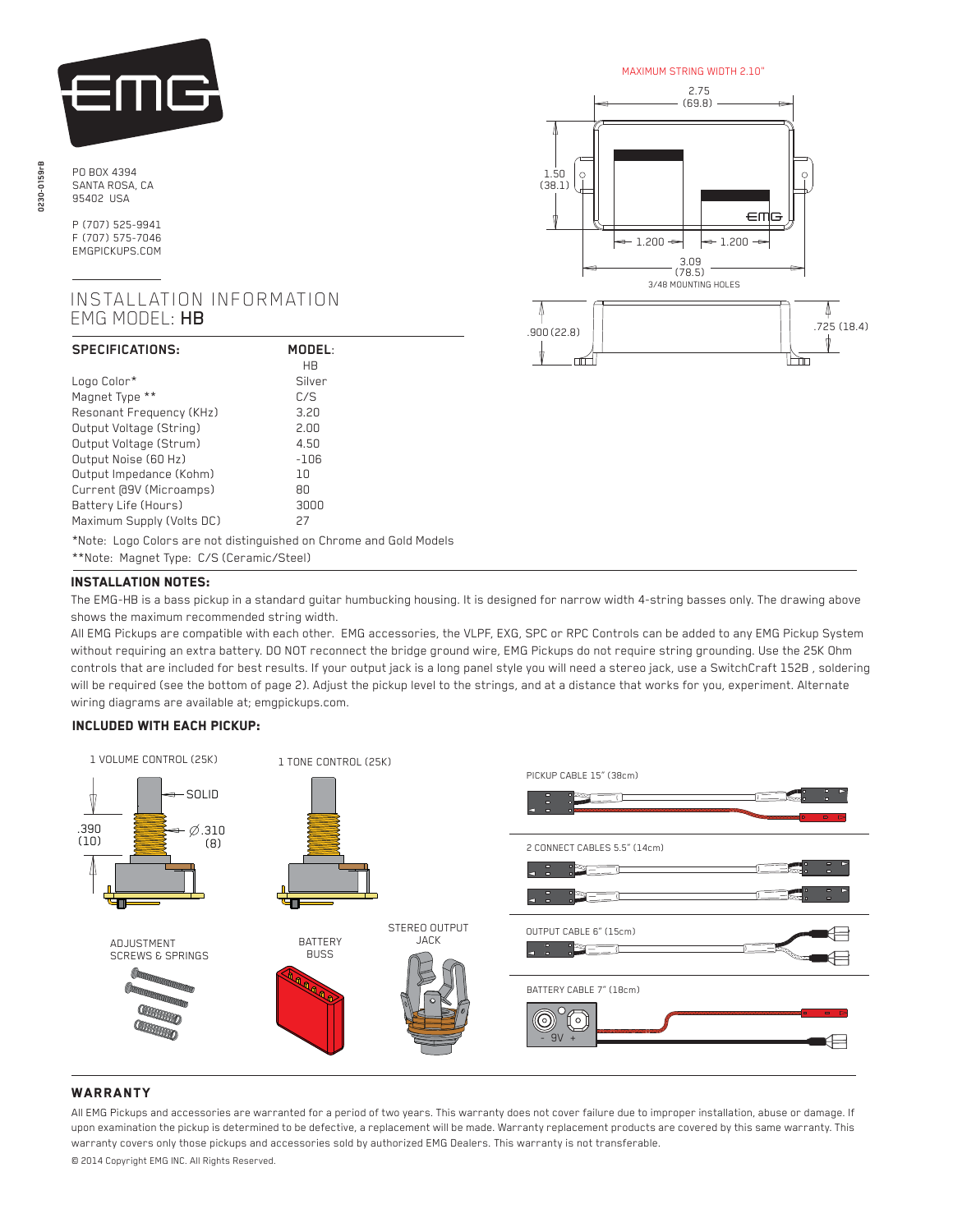## **Installation Instructions: EMG Model:** HB

#### **General Notes:**

Every attempt has been made to make this a solderless installation. There are some instances where this is not possible;

- 1) If your instrument uses the long panel output jack and you had passive pickups you will need a new stereo output jack, the Switchcraft 152B is recommended. Soldering to the new jack will be required, see page 4.
- 2) Power Supply tips are on page 4. If your instrument has a battery holder, you are installing this pickup with an older EMG, or you want to supply your instrument with +18 Volts, see page 4 for tips to avoid soldering.

If you are installing only one pickup use the instructions on this page.

If you are installing two pickups go to page 3 and begin there.

#### **Installation (One Pickup Guitars):**

1) Plug the pickup cable onto the EMG Pickup header as shown in Diagram #1 and route the cable to the control cavity. If the cable is too long, wind up the excess and keep it

under the pickup if possible.

### **Master Volume control only**

## **Refer to Diagram #2.**

2) Plug both the Pickup cable and the output cable onto the Volume control as shown, then go to step 4.

## **Master Volume and Tone control**

## **Refer to Diagram #3.**

- 3) Plug the Pickup cable onto the Volume control as shown. Plug a coax cable from the Volume control to the Tone control. Plug the output cable onto the Tone control as shown.
- 4) Connect the wires of the output cable to the output jack by pushing the connectors on as shown. WHITE wire to the TIP (T) contact BLACK wire to the SLEEVE (S) contact BLACK Battery Negative wire to the RING (R) contact.
- 5) Using the battery buss, insert the RED wire of the pickup, and the battery RED wire. Extra pins can be used for EMG Accessories.

**Diagram #3** One Pickup One Volume One Tone

FROM PICKUP

6) Put the battery in the insulating foam piece provided and place it securely in the control cavity. We suggest that you plug in the instrument and test it before closing the control cavity.

\*\*\*\*Tips and Tricks\*\*\*\* Start your installation by:

- 1) Determine which type output jack your instrument has. A Stereo 12B type is Included, but if you have a long panel jack
- a SwitchCraft 152B Long Panel Jack will be required. 2) Remove the strings, remove any existing Pickups and controls (remember the order and function of each control)
- 3) Determine a good spot for the Pickup Buss and make sure the cable or wires from the selection switch will reach the Pickup Buss,
- 4) Install the EMG Volume and Tone Controls and tighten them in. 5) Then install the pickups keeping any excess cable under the pickup rather than in the control cavity.
- 6) IMPORTANT: EMG Active pickups do not require a string ground wire! DO NOT Reconnect the string ground, it is unnecessary.



## **Diagram #1**

Insert the plug onto the 3 pin header of the pickup as shown above. Note the orientation arrow.



TONE

OUTPUT CABLE

T

R

S

 $NEG(-)$ 

B124rH

MASTER TONE

VOLUME

MASTER VOLUME

قشدت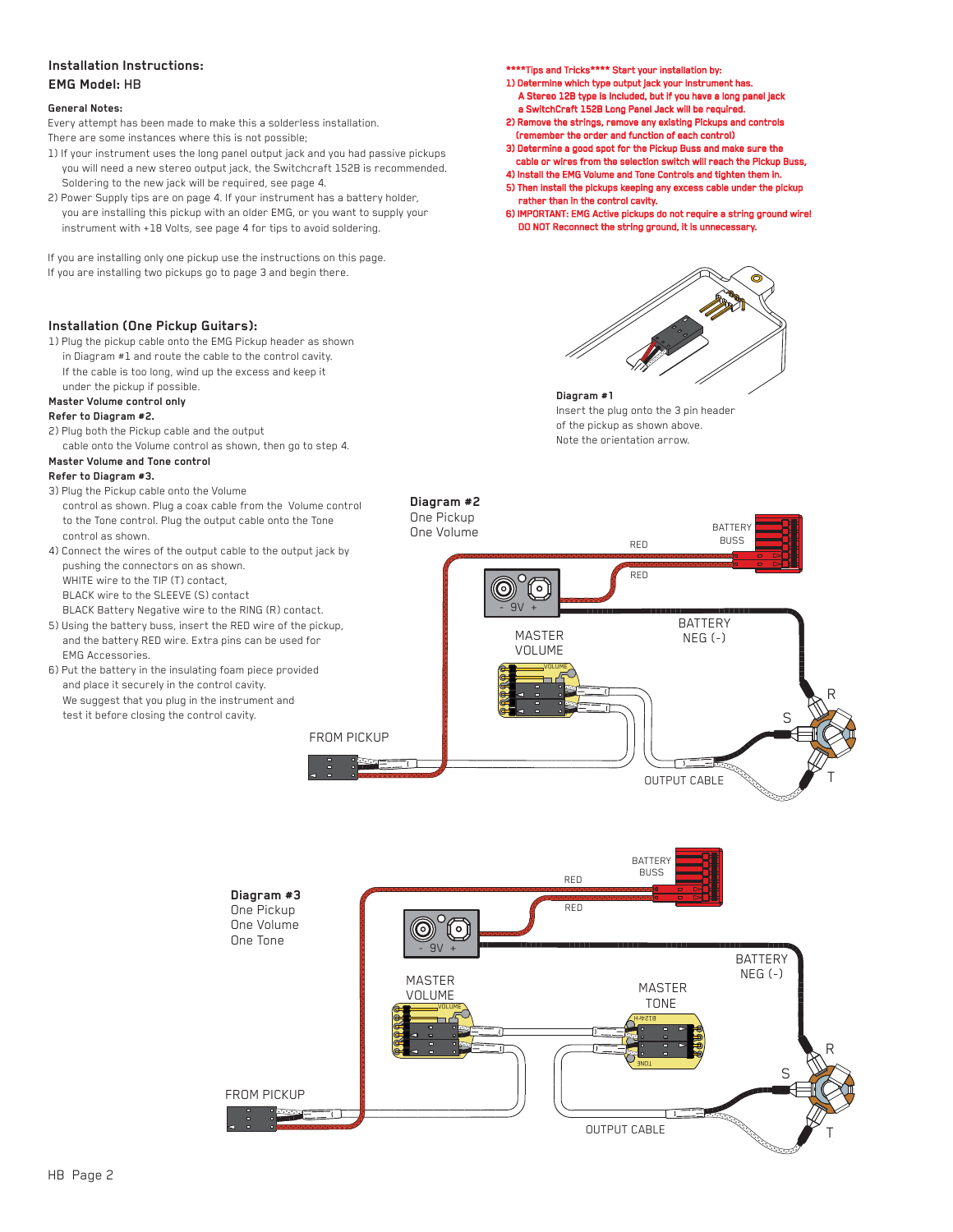## **Installation Instructions: EMG Model:** HB

## **2 Pickups, 2 Volume controls and Master Tone, no selection switch J-Bass Style wiring**

## **Refer to Diagram #4**

- 1) Install the Pickups and route the Pickup cables to the control cavity. If the cables are too long, keep any excess under the pickup.
- 2) Mount the Volume and Tone controls into the body / pickguard. Plug the Neck Pickup Cable onto the Neck Volume control. Plug the Bridge Pickup Cable onto the Bridge Volume control.
- 3) Plug a coax cable from the Neck Volume control to the Bridge Volume Control.
- 4) Plug a coax cable from the Bridge Volume control the Master Tone control.
- 5) Plug the output cable onto the Master Tone control and connect the output wires to the output jack by pushing the connectors on as shown.
- WHITE wire onto the TIP (T) contact,
- BLACK wire onto the SLEEVE (S) contact
- BLACK Battery Negative wire onto the RING (R) contact. 6) Plug the RED Wires of the pickups onto the V+ Supply Buss (RED Shroud)
- along with the RED of the battery clip. Extra pins on the V+ Supply Buss are for EMG Accessories.
- 7) Put the battery in the insulating foam piece provided and place it securely in the control cavity.
- We suggest that you plug in the instrument and test it before closing the control cavity.

\*\*\*\*Tips and Tricks\*\*\*\* Start your installation by:

- 1) Determine which type output jack your instrument has. A Stereo 12B type is Included, but if you have a long panel jack a SwitchCraft 152B Long Panel Jack will be required.
- 2) Remove the strings, remove any existing Pickups and controls (remember the order and function of each control)
- 3) Determine a good spot for the Pickup Buss and make sure the
- cable or wires from the selection switch will reach the Pickup Buss, 4) Install the EMG Volume and Tone Controls and tighten them in.
- 5) Then install the pickups keeping any excess cable under the pickup rather than in the control cavity.
- 6) IMPORTANT: EMG Active pickups do not require a string ground wire! DO NOT Reconnect the string ground, it is unnecessary.



#### **If your instrument has a selection switch:**